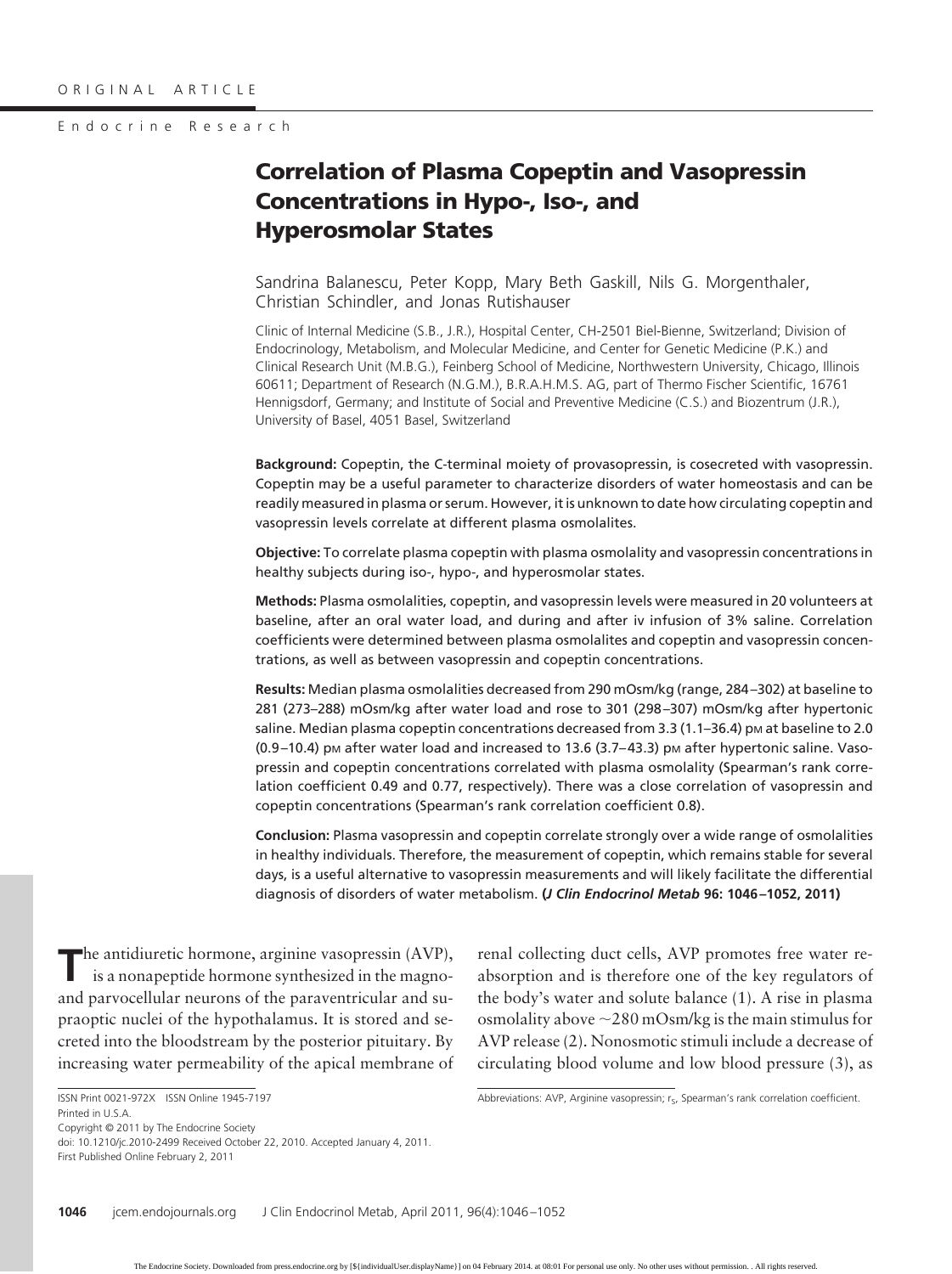

**FIG. 1.** Schematic structure of the vasopressin prepro-hormone consisting of the signal peptide (SP), the vasopressin hormone (AVP), the carrier protein neurophysin II (NPII), and the glycoprotein copeptin, where the glycan is represented by a *diamond*. The numbers denote the amino acids present in each moiety.

well as nausea, vomiting, pain, various drugs, and insulininduced hypoglycemia (4).

AVP is synthesized as prepro-hormone and consists of a signal peptide, the AVP and neurophysin II moieties, and a C-terminal peptide of 39 amino acids, termed copeptin, that contains a single N-linked glycosylation site (5, 6) (Fig. 1). In neurosecretory granules, the hormone precursor is proteolytically processed to yield AVP, neurophysin II, and copeptin, which are cosecreted from the posterior pituitary. The plasma half-life of AVP is short ( $\sim$ 24 min) (7) and similar to that of copeptin (8, 9). The physiological role of copeptin is unknown.

Determination of plasma AVP concentrations is helpful for the differential diagnosis of disorders involving sodium abnormalities, including the various subtypes of the syndrome of inappropriate antidiuretic hormone secretion and partial forms of both neurohypophyseal and renal diabetes insipidus (10, 11). However, reliable measurement of plasma AVP is challenging and time-consuming, and validated AVP assays are therefore scarce (12). More than 90% of circulating AVP is bound to platelets, resulting in either underestimation or, in case of prolonged storage of unprocessed blood samples at room temperature, falsely elevated AVP levels (13). As a consequence of these technical drawbacks and the paucity of reliable commercially available AVP assays, measurement of circulating AVP levels is not usually part of clinical routine diagnostics.

Unlike AVP, copeptin remains stable *ex vivo* for several days at room temperature in serum or plasma. A sensitive sandwich immunoassay for the detection of copeptin in human serum or plasma has recently been developed (8), offering a potential alternative to available AVP assays. However, as of yet, the assay has mainly been used in the evaluation of copeptin as biomarker (14). Elevated levels of AVP and copeptin have been found in critically ill patients with the systemic inflammatory response syndrome and sepsis (15, 16), in hemorrhagic and septic shock (9), and in trauma patients (17). Copeptin may be prognostically meaningful; high circulating copeptin levels have been found to predict the outcome in ad-

vanced heart failure (18, 19), after myocardial infarction (20 –22), in community-acquired pneumonia (23), as well as in stroke (24), and may indicate long-term clinical failure after acute exacerbation of chronic obstructive pulmonary disease (25).

Data on the physiological changes of copeptin levels are scarce. A clinical study indicated that circulating copeptin concentrations reflect posterior pituitary integrity in patients undergoing insulin-induced hypoglycemia for evaluation of anterior pituitary function (26). Another study evaluated healthy volunteers in various states of hypo- and hyperosmolality and found that copeptin concentrations correlated well with plasma osmolality (27, 28); however, AVP levels were not reported because of the lack of a reliable assay. Also, no data on urine osmolalities were reported, which is a crucial parameter reflecting AVP action at the target organ. Therefore, important information on copeptin as a surrogate for AVP is still lacking. In particular, no data are available on the correlation between circulating levels of AVP and copeptin. In case of a close correlation of the two parameters, the measurement of copeptin might serve as a surrogate marker for AVP, thereby superseding the problematic AVP assays.

# **Materials and Methods**

## **Study subjects**

The study was performed in 20 healthy volunteers (8 men, 12 women) -18 yr of age. Exclusion criteria included a history or presence of heart failure, liver cirrhosis or chronic alcohol consumption, nephrotic syndrome, renal failure (defined as a calculated creatinine clearance <100 ml/min), anemia (hemoglobin concentration <100 g/liter), uncontrolled hypertension (systolic blood pressure -160 mm Hg, diastolic blood pressure -95 mm Hg), and other severe disease. Subjects with hypo- or hyperthyroidism, hypo- or hypercortisolism, known dipsomania or diabetes insipidus, pregnancy, or lactation were ineligible. All female subjects were investigated during the follicular phase of the menstrual cycle, when the osmotic threshold for AVP release is similar in men and women (29).

#### **Study procedures**

The study was approved by the local review board and registered (www.ClinicalTrials.gov number, NCT00696605). Written informed consent was obtained from all study subjects. One week before the test, each subject underwent a clinical and laboratory evaluation, which included a medical history, physical examination, fasting standard blood tests (blood count, creatinine, blood urea nitrogen, glucose, total protein, albumin, and electrolytes), plasma and urine osmolality, TSH (normal values, 0.4 to 4 mU/liter), and cortisol before and after stimulation with 250 µg tetracosactide (Synacthen; Novartis Pharma, Basel, Switzerland) iv (a normal adrenal function was defined as at least one cortisol value -550 nM). Subjects were then scheduled for an oral water load-hypertonic iv saline test (12). For 12 h before the test, they refrained from smoking and drinking caffeinated or alco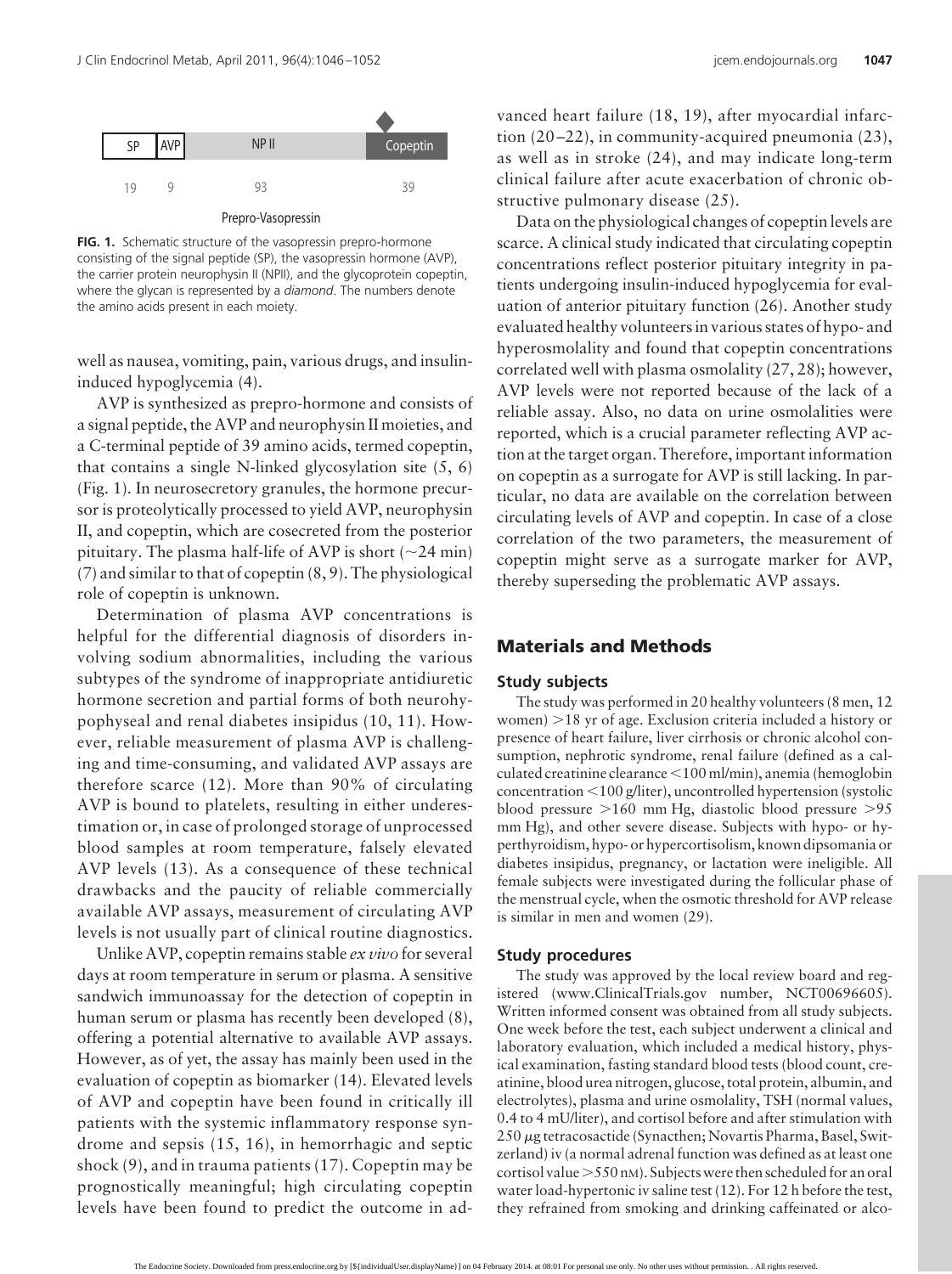holic beverages but had access to *ad libitum* fluids. Approximately 2 h before the test, they had a light breakfast. The test was performed in recumbent position. Before administering the water load, a separate angiocath was placed in each arm of the subjects for blood draws and for the 3% saline infusion, respectively. All blood samples drawn during the test were centrifuged immediately for 10 min. at  $1500 \times g$  in a cooled table centrifuge. Plasma was carefully separated from cells using plastic pipettes, and plasma aliquots were rapidly transported on ice to a  $-20$  C freezer, where they were stored for later copeptin and AVP batch analyses. Plasma AVP was measured by RIA as described (12). The coefficient of variation of the assay was 11.9% (low range) to 6.4% (high range).The standard curvewas obtained using unlabeledAVP (Ferring Pharmaceuticals, Parsippany,NJ).The curvewas very similar to curves obtained with the same stock in earlier assays, confirming adequate labeling of the AVP tracer. Copeptin was measured in a blinded fashion in a single batch with a commercial sandwich immunoluminometric assay (B.R.A.H.M.S LUMItest CT-proAVP, B.R.A.H.M.S AG, Hennigsdorf/Berlin, Germany) as described previously (8). Since this initial publication, the assay was modified as follows: The capture antibody was replaced by a murine monoclonal antibody directed to amino acids 137– 144 (GPAGAL) of proAVP. This modification improved the sensitivity of the assay. The lower detection limit was 0.4 pM, and the functional assay sensitivity  $\langle 20\%$  interassay coefficient of variation) was  $<$ 1 pM (30). The intraassay coefficient of variation was  $10\%$ . In 359 healthy individuals (153 men and 206 women), median copeptin values were 4.2 pmol/liter (range, 1–13.8 pmol/liter; 95% confidence interval, 4.0 –4.4 pmol/liter) (8). At all time points, urine and plasma osmolalities weremeasured immediately after obtaining the samples on an Advanced Instruments 3320 Osmometer by freezing point depression. The intraassay coefficient of variation was  $\leq 0.7\%$  for osmolalities in the low (300 mOsm/kg), intermediate (500 mOsm/kg), and high (700 mOsm/kg) ranges, respectively. The interassay coefficients of variationwere 1.3% for thelow, 1% for theintermediate, and 1.6% for the high range, respectively. Electrolytes were measured on a Roche Integra 800 analyzer. As a control, plasma osmolalities were calculated using the formula: osmolality =  $2 \times$  [Na] + [Gluc] + [BUN] (all values in mM).

For the water load, subjects drank 20 ml/kg body weight of  $\tan$  tap water within  $\leq$ 30 min. Every 30 min after starting the test, blood and urine samples were collected. Concurrently, blood pressure and heart rate were recorded, and thirst perception was rated on a scale from 1 to 10. These measurements were repeated until urine osmolality had dropped to  $\leq$ 100 mOsm/kg or until 120 min after beginning of the test, whichever occurred first. Subsequently, administration of 3% saline infusion was started at a rate of  $0.1$  ml  $\cdot$  kg body weight<sup>-1</sup>  $\cdot$  min<sup>-1</sup>. Every 20 min during the infusion, blood samples were drawn and thirst perception was recorded. The infusion was stopped when plasma osmolality had reached  $\geq$  300 mOsm/kg for the first time. Urine samples, if available, were collected and analyzed in parallel to blood. At the end of the infusion, blood and urine were collected. Subjects were then allowed to drink and eat. One and 2 h after the end of the infusion, blood and urine samples were again collected and analyzed.

#### **Statistical analysis**

Experimental data from three subjects were excluded from analysis because of technical issues. Thus, complete matched data from 17 individuals were available for analysis. Osmolal-

ities and copeptin concentrations were compared across time points using repeated measures ANOVA. Pairwise *post hoc* comparisons were performed using the paired *t*test. Spearman's rank correlation coefficients were calculated to correlate the following parameters: plasma osmolality and AVP concentration; plasma osmolality and copeptin concentration; plasma AVP and copeptin concentrations; plasma copeptin concentration and urine osmolality; plasma copeptin concentration and thirst perception. Because these correlation coefficients involve repeated measurements in each subject, no *P* values were calculated. To assess temporal correlations of different parameters within subjects, rank correlation coefficients were computed for each pair of parameters and each subject. Confidence limits of their medians were determined in the standard nonparametric way. All tests performed were two-tailed, and statistical significance was defined at a level of 5%.

### **Results**

The baseline characteristics of the 20 subjects participating in the study are shown in Table 1. All had uneventful medical histories and normal findings on physical examination and laboratory evaluation, including thyroid and adrenal function.

Immediately before the water load (time point t-1), median plasma osmolality was 290 mOsm/kg (range, 284 –302); plasma AVP 1.84 pM (0.46 –15.7); plasma copeptin 3.3 pm  $(1.1–36.4)$ ; and urine osmolality 874 mOsm/kg (219 –1141). Figure 2A depicts plasma osmolalities throughout the waterload/hypertonic saline test as box-whisker plots. Median plasma osmolality decreased significantly from 290 mOsm/kg (at time point t-1) to 281 mOsm/kg after water load (range, 273–288). After 3% saline infusion, a peak median osmolality of 301 mOsm/kg (range, 298 –307) was reached, a significant increase compared with the values of the previous time points. Changes of plasma copeptin concentrations during the test are shown in Fig. 2B. Median values decreased from 3.3 pm at time point t-1 to 2.0 pm (range, 0.9 –10.4) after water load and increased to 13.6 pM (range, 3.7–43.3) after hypertonic saline. Median AVP concentrations changed similarly during the course of the test [data not shown; t-1, 1.84 pM (range,  $0.46 - 15.7$ ); after water load,  $1.29$  pM (range,  $0.46 - 14.1$ ); after hypertonic saline,  $5.07$  pM (range,  $1.8 - 46.8$ )].

| <b>TABLE 1.</b> Baseline characteristics of study subjects                                                                                                                 |                                                                                                                        |
|----------------------------------------------------------------------------------------------------------------------------------------------------------------------------|------------------------------------------------------------------------------------------------------------------------|
| Age $(yr)$<br>Male (n)<br>Female (n)<br>Body mass index ( $kg/m2$ )<br>Plasma [Na] (mm)<br>Plasma osmolality (mOsm/kq)<br>Plasma glucose (mM)<br>Plasma creatinine $(\mu)$ | $30.3 \pm 8.7$<br>8<br>12<br>$21.9 \pm 2.88$<br>$1383 + 172$<br>$289.6 \pm 6.12$<br>$4.8 \pm 0.48$<br>$71.8 \pm 13.07$ |

Values are given as means  $\pm$  sp, where appropriate.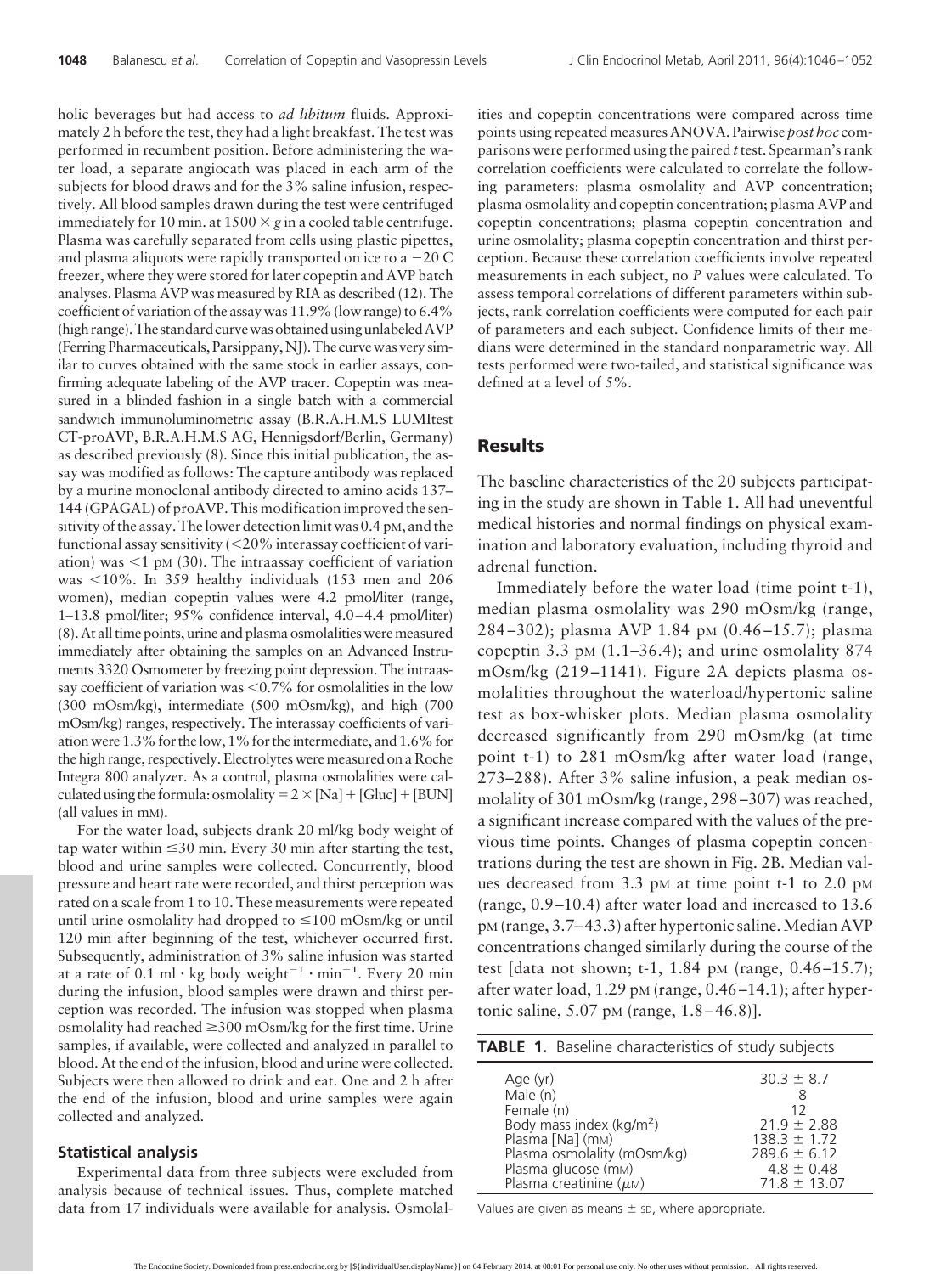

**FIG. 2.** The distributions of measured plasma osmolalities (A) and plasma copeptin concentrations (B) are shown as box and whisker plots immediately before starting the water load-hypertonic saline test (t-1); after ingestion of 20 ml/kg body weight (water load), and after the infusion of hypertonic saline at 0.1 ml  $\cdot$  kg body weight<sup>-1</sup>  $\cdot$  min<sup>-1</sup> (3% saline), as described in the text. The lower and upper edges of the boxes represent the 25th and 75th percentiles, respectively, whereas the horizontal line inside the box indicates the median. Values whose distance to the box exceeds 1.5 times the interquartile range are displayed as individual points.

We correlated plasma osmolalities of all time points of the test with corresponding copeptin and AVP concentrations. As shown in Fig. 3, plasma AVP and copeptin concentrations at a given osmolality varied widely between individuals, particularly at osmolalities above  $\sim$ 285 mOsm/kg. Nevertheless, the correlations were close [Spearman's rank correlation coefficient  $(r<sub>S</sub>)$ 0.49 for correlation between osmolality and AVP and 0.77 between osmolality and copeptin, respectively]. Figure 4 shows the corresponding vasopressin and copeptin values of all time points of the test. The parameters are strongly correlated with a  $r_S$  of 0.8. The median  $r_S$  was significantly larger than  $0$  ( $P < 0.0001$  by the sign test; data not shown). We also analyzed intersubject correla-



**FIG. 3.** Plasma AVP and copeptin concentrations measured during the individual water load-hypertonic saline tests are shown as scatter plot.  $r<sub>S</sub>$  denotes Spearman's rank correlation coefficients.

tions between vasopressin and copeptin across all time points of the water load-hypertonic saline test. The minimal observed  $r<sub>S</sub>$  was 0.57 ( $P = 0.07$ ; 90 min. after starting the administration of the oral water load), the maximal  $r_s$ was 1.0 (observed at 180 min. after starting the 3% saline infusion). In addition, we calculated individual rank correlations between AVP and plasma osmolality as well as copeptin and plasma osmolality. Median  $r<sub>S</sub>$  for AVP and plasma osmolality was 0.64 (interquartile range, 0.52–



**FIG. 4.** Scatter plot of all plasma AVP and copeptin concentrations measured during the individual water load-hypertonic saline tests.  $r_s$ denotes the Spearman's rank correlation coefficient.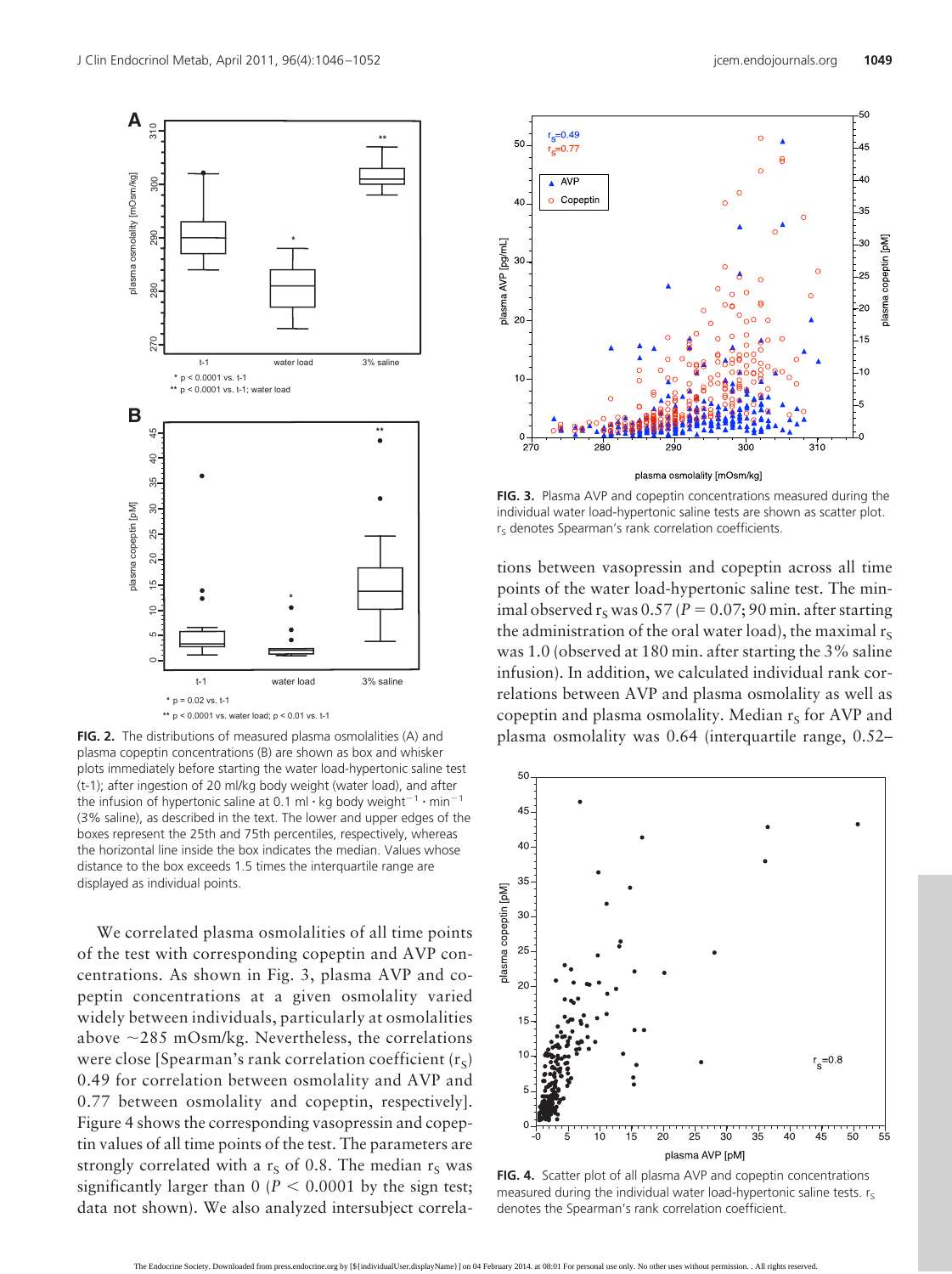0.79); median  $r_s$  for copeptin and plasma osmolality was 0.91 (interquartile range, 0.88–0.95). We correlated plasma copeptin concentrations with urine osmolalities and thirst perception. The Spearman correlation coefficients  $(r<sub>S</sub>)$  were 0.38 and 0.55, respectively, indicating that circulating copeptin levels reflect the activity of the thirst mechanism as well as the antidiuretic effect of vasopressin at the level of the target organ.

## **Discussion**

Copeptin, the C-terminal glycopeptide domain of provasopressin, is cosecreted with AVP from the posterior pituitary in hyperosmolar states (28) and upon multiple nonosmotic stimuli, such as hypotension, pain, and other nonspecific causes of stress. Circulating copeptin levels are therefore believed to reflect the activity of the neuroendocrine stress axis, and copeptin has increasingly been propagated as prognostically useful biomarker in a variety of acute illnesses (14). In a study with multiple trauma patients, plasma concentrations of copeptin and AVP correlated strongly (17). In addition to its prognostic value, copeptin could serve as diagnostic parameter in the differential diagnosis of hyponatremia. Recently, it has been shown that the ratio of plasma copeptin to urine sodium may be used to differentiate between hyponatremia in the syndrome of inappropriate antidiuresis (ratio 30 pmol/mmol) and hyponatremia attributable to edema-forming states or extrarenal sodium loss (ratio > 30 pmol/mmol); furthermore, a suppressed circulating copeptin level  $(< 3$  pM) in the presence of an intact free water clearance (urine osmolality 200 mOsm/kg) may identify patients with primary polydipsia (30). For many years, AVP has been used to differentiate between all types of diabetes insipidus, including partial forms and primary polydipsia (10). However, the reliable measurement of AVP in plasma is time-consuming and technically demanding. Commercially available AVP assays validated for clinical routine are scarce. Thus, the recent development of a copeptin chemoluminescence sandwich immunoassay (8) may constitute a valuable alternative to the AVP RIA (12) when evaluating disorders of water and sodium homeostasis. To establish this, the correlation of circulating copeptin and AVP levels should be known. We therefore measured, for the first time, copeptin and AVP plasma concentrations simultaneously in healthy subjects during isoosmolar as well as hypo- and hyperosmolar conditions induced by a water load or hypertonic saline infusion.

We noted considerable variations of copeptin levels at the start of the tests, most likely representing the lack of a defined steady-state at baseline in terms of hydration and osmoregulation. One study subject showed a maximum value of 36.4 pM, which is above the 99th percentile of 18.9 pm found in a large reference population (31). In this individual, we cannot exclude the presence of a nonosmotic stimulus for AVP/copeptin secretion, although this was clinically not evident.

As expected, both plasma AVP and copeptin concentrations correlated with plasma osmolality (Fig. 3), although in the case of AVP the correlation was less close. There were some instances where measured AVP levels, relative to the plasma osmolalities, were lower than could be expected from published data (Fig. 3). To account for possible technical difficulties with the measurement of plasma osmolalities, we calculated plasma osmolalities and correlated them with the measured osmolalities and the hormone values.We found a close correlation between measured and calculated plasma osmolalities ( $r_s = 0.84$ ). Calculated osmolalitities were somewhat lower than measured values by 4.3  $\pm$  5.3 (mean  $\pm$  sD) mOsm/kg, but overall, rank correlations  $(r<sub>s</sub>)$  of AVP and copeptin concentrations with calculated osmolalities (0.45 and 0.72, respectively) were similar to those with measured osmolalities (0.49 and 0.77, respectively). One possible explanation for the relatively low AVP levels found in some individuals is that although the osmotic threshold and sensitivity of AVP secretion are highly reproducible in a given individual, their interindividual variation is quite large (32). Rarely, the osmotic threshold for AVP release may be as high as 290 mOsm/kg or more. Theoretically, we cannot completely exclude that falsely low AVP concentrations may have resulted in some instances from improper handling of the plasma samples in the preanalytical phase, particularly during transport. During the water load-hypertonic saline tests, we took every possible precaution while obtaining the samples. Samples were drawn on ice, centrifuged in a cooled table centrifuge, frozen immediately, and shipped by a courier on dry ice without prior thawing. The complexity and potential methodological drawbacks of the AVP RIA, including potentially long shipping time of samples and the fact that standard reference material for AVP is not available, underscore the need for a reliable substitute for routine clinical practice. The copeptin sandwich immunoluminometric assay offers such an alternative, yielding results to the clinician within hours  $(8)$ .

Our study has some limitations. The mean age of the studied individuals was  $\sim$  30 yr (30.3  $\pm$  8.7 yr), therefore our results may not be generalizable to children or to an older population. Also, because we studied healthy individuals, we cannot extend our findings to patients with potentially interfering conditions such as impaired renal function. While the half-life of copeptin in healthy individuals is similar to AVP (as seen by the fast decline during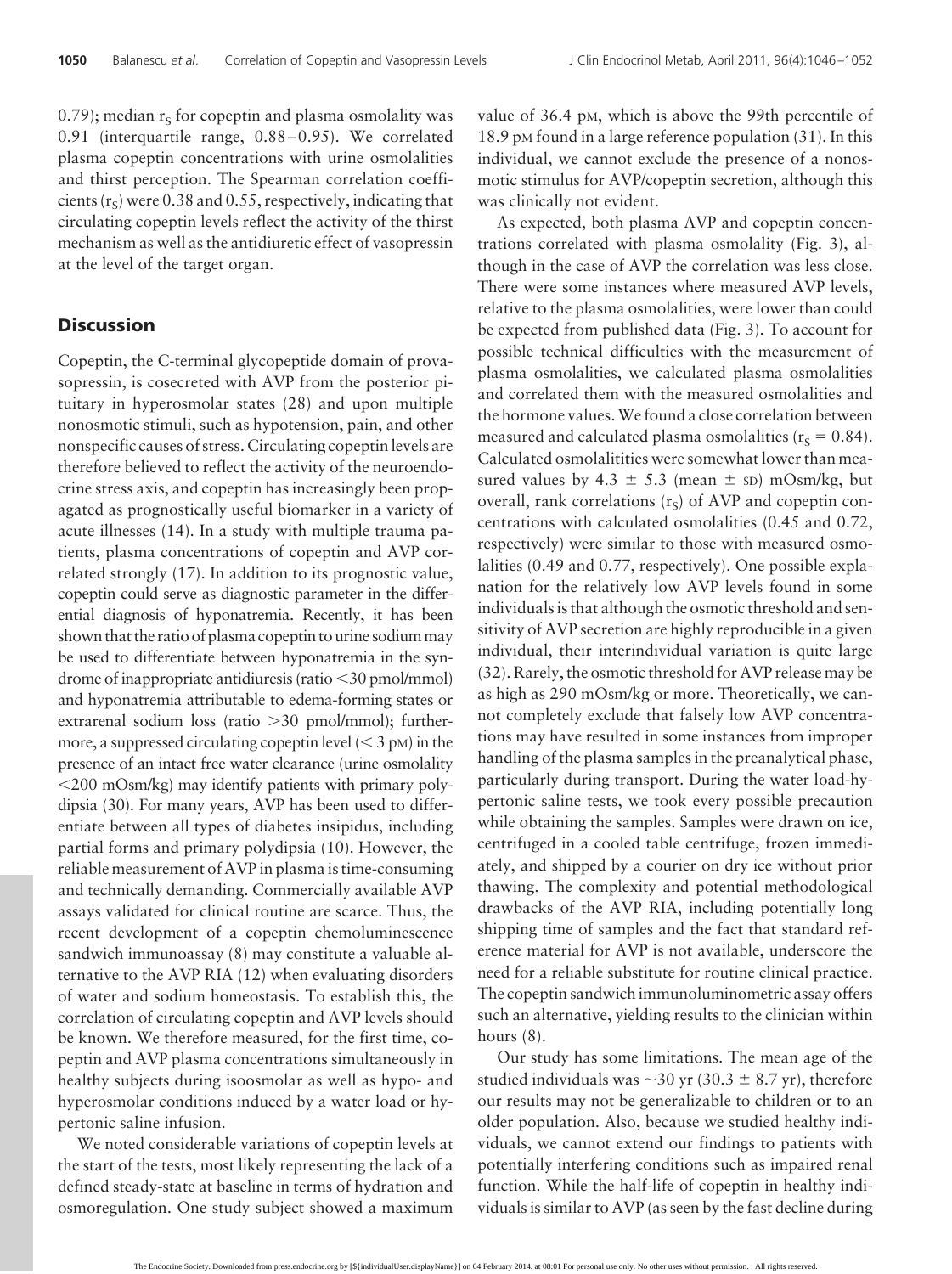the water load-hypertonic saline test), it is yet unclear how copeptin is removed from the circulation. Like AVP, copeptin seems to be at least partially cleared via the kidneys, as it is detectable in the urine (N.G. Morgenthaler, unpublished). Hence, the clearance may be impaired in renal disease (16). Furthermore, in acutely ill patients, the secretion of AVP and copeptin may be predominantly driven by nonosmotic stimuli, and plasma concentrations do not

reflect osmoregulation (33). In this setting, the role of copeptin in the analysis of electrolyte disturbances needs to be established in further studies.

In summary, the results presented here document a close correlation between plasma AVP and copeptin concentrations across a wide range of plasma osmolalities in healthy individuals. These findings indicate that copeptin can indeed be used as a surrogate for AVP release. This observation has important clinical implications because it suggests that the measurement of copeptin may be a suitable alternative to the technically challenging AVP assay. In the future, establishing the ranges of stimulated copeptin concentrations in patients with complete and partial forms of neurohypophyseal and renal diabetes insipidus, as previously done for AVP (10), are expected to facilitate the correct diagnosis in these patients.

## **Acknowledgments**

We are grateful to the volunteers participating in this study and to Peter Jüni for valuable discussions. We thank Nadine Gerber, Thomas Zysset, and Jean-Pierre Rothen for expert technical assistance.

Address all correspondence and requests for reprints to: Jonas Rutishauser, M.D., Clinic of Internal Medicine, Hospital Center, Vogelsang 84, CH-2501 Biel-Bienne, Switzerland. E-mail: j.rutishauser@unibas.ch.

This work was supported by an unrestricted gift from David Wiener (to P.K.).

www.ClinicalTrials.gov number: NCT00696605.

Disclosure Summary: N.G.M. is employee of B.R.A.H.M.S. AG, the manufacturer of the Copeptin assay used in this study. The other authors have nothing to declare.

# **References**

- 1. **Loh JA, Verbalis JG** 2008 Disorders of water and salt metabolism associated with pituitary disease. Endocrinol Metab Clin North Am 37:213–234
- 2. **Robertson GL** 1994 The use of vasopressin assays in physiology and pathophysiology. Semin Nephrol 14:368 –383
- 3. **Schrier RW, Berl T, Anderson RJ** 1979 Osmotic and nonosmotic control of vasopressin release. Am J Physiol 236:F321–F332
- 4. **Baylis PH, Heath DA** 1977 Plasma-arginine-vasopressin response to insulin-induced hypoglycaemia. Lancet 2:428 – 430
- 5. Land H, Schütz G, Schmale H, Richter D 1982 Nucleotide sequence

of cloned cDNA encoding bovine arginine vasopressin-neurophysin II precursor. Nature 295:299 –303

- 6. **Sausville E, Carney D, Battey J** 1985 The human vasopressin gene is linked to the oxytocin gene and is selectively expressed in a cultured lung cancer cell line. J Biol Chem 260:10236 –10241
- 7. **Baumann G, Dingman JF** 1976 Distribution, blood transport, and degradation of antidiuretic hormone in man. J Clin Invest 57:1109 – 1116
- 8. **Morgenthaler NG, Struck J, Alonso C, Bergmann A** 2006 Assay for the measurement of copeptin, a stable peptide derived from the precursor of vasopressin. Clin Chem 52:112–119
- 9. Morgenthaler NG, Müller B, Struck J, Bergmann A, Redl H, Christ-**Crain M** 2007 Copeptin, a stable peptide of the arginine vasopressin precursor, is elevated in hemorrhagic and septic shock. Shock 28: 219 –226
- 10. **Robertson GL** 2001 Antidiuretic hormone. Normal and disordered function. Endocrinol Metab Clin North Am 30:671-694, vii
- 11. **Robertson GL** 2006 Regulation of arginine vasopressin in the syndrome of inappropriate antidiuresis. Am J Med 119:S36 –S42
- 12. **Robertson GL, Mahr EA, Athar S, Sinha T** 1973 Development and clinical application of a new method for the radioimmunoassay of arginine vasopressin in human plasma. J Clin Invest 52:2340 –2352
- 13. **Kluge M, Riedl S, Erhart-Hofmann B, Hartmann J, Waldhauser F** 1999 Improved extraction procedure and RIA for determination of arginine8-vasopressin in plasma: role of premeasurement sample treatment and reference values in children. Clin Chem 45:98 –103
- 14. Morgenthaler NG, Struck J, Jochberger S, Dünser MW 2008 Copeptin: clinical use of a new biomarker. Trends Endocrinol Metab 19:43– 49
- 15. **Struck J, Morgenthaler NG, Bergmann A** 2005 Copeptin, a stable peptide derived from the vasopressin precursor, is elevated in serum of sepsis patients. Peptides 26:2500 –2504
- 16. **Jochberger S, Morgenthaler NG, Mayr VD, Luckner G, Wenzel V,** Ulmer H, Schwarz S, Hasibeder WR, Friesenecker BE, Dünser MW 2006 Copeptin and arginine vasopressin concentrations in critically ill patients. J Clin Endocrinol Metab 91:4381– 4386
- 17. Westermann I, Dünser MW, Haas T, Jochberger S, Luckner G, **Mayr VD,Wenzel V, Stadlbauer KH, Innerhofer P,Morgenthaler N, Hasibeder WR, Voelckel WG** 2007 Endogenous vasopressin and copeptin response in multiple trauma patients. Shock 28:644 – 649
- 18. Stoiser B, Mörtl D, Hülsmann M, Berger R, Struck J, Morgenthaler **NG, Bergmann A, Pacher R** 2006 Copeptin, a fragment of the vasopressin precursor, as a novel predictor of outcome in heart failure. Eur J Clin Invest 36:771–778
- 19. **Neuhold S, Huelsmann M, Strunk G, Stoiser B, Struck J, Morgenthaler NG, Bergmann A, Moertl D, Berger R, Pacher R** 2008 Comparison of copeptin, B-type natriuretic peptide, and aminoterminal pro-B-type natriuretic peptide in patients with chronic heart failure: prediction of death at different stages of the disease. J Am Coll Cardiol 52:266 –272
- 20. **Kelly D, Squire IB, Khan SQ, Quinn P, Struck J, Morgenthaler NG, Davies JE, Ng LL** 2008 C-terminal provasopressin (copeptin) is associated with left ventricular dysfunction, remodeling, and clinical heart failure in survivors of myocardial infarction. J Card Fail 14: 739 –745
- 21. **Khan SQ, Dhillon OS, O'Brien RJ, Struck J, Quinn PA, Morgenthaler NG, Squire IB, Davies JE, Bergmann A, Ng LL** 2007 C-terminal provasopressin (copeptin) as a novel and prognostic marker in acute myocardial infarction: Leicester Acute Myocardial Infarction Peptide (LAMP) study. Circulation 115:2103–2110
- 22. **Reichlin T, Hochholzer W, Stelzig C, Laule K, Freidank H, Morgenthaler NG, Bergmann A, PotockiM, NoveanuM, Breidthardt T, Christ A, Boldanova T, Merki R, Schaub N, Bingisser R, Christ M, Mueller C** 2009 Incremental value of copeptin for rapid rule out of acute myocardial infarction. J Am Coll Cardiol 54:60 – 68
- 23. Masiá M, Papassotiriou J, Morgenthaler NG, Hernández I, Shum C, Gutiérrez F 2007 Midregional pro-A-type natriuretic peptide and